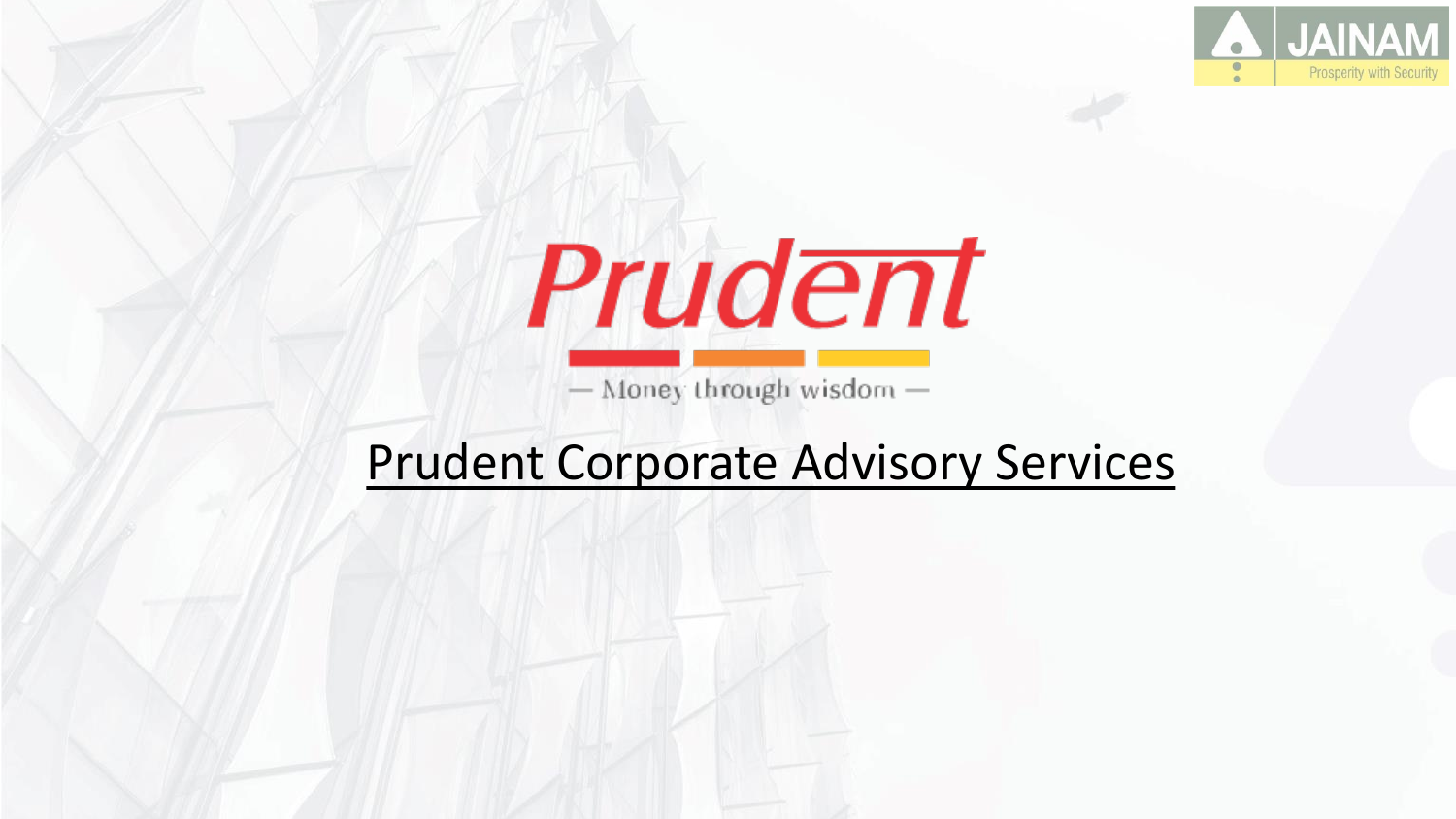

#### **Contents**

- *Offer Details*
- *About the company*
- *What is working for the company?*
- *What is not working for the company?*
- *Our recommendation*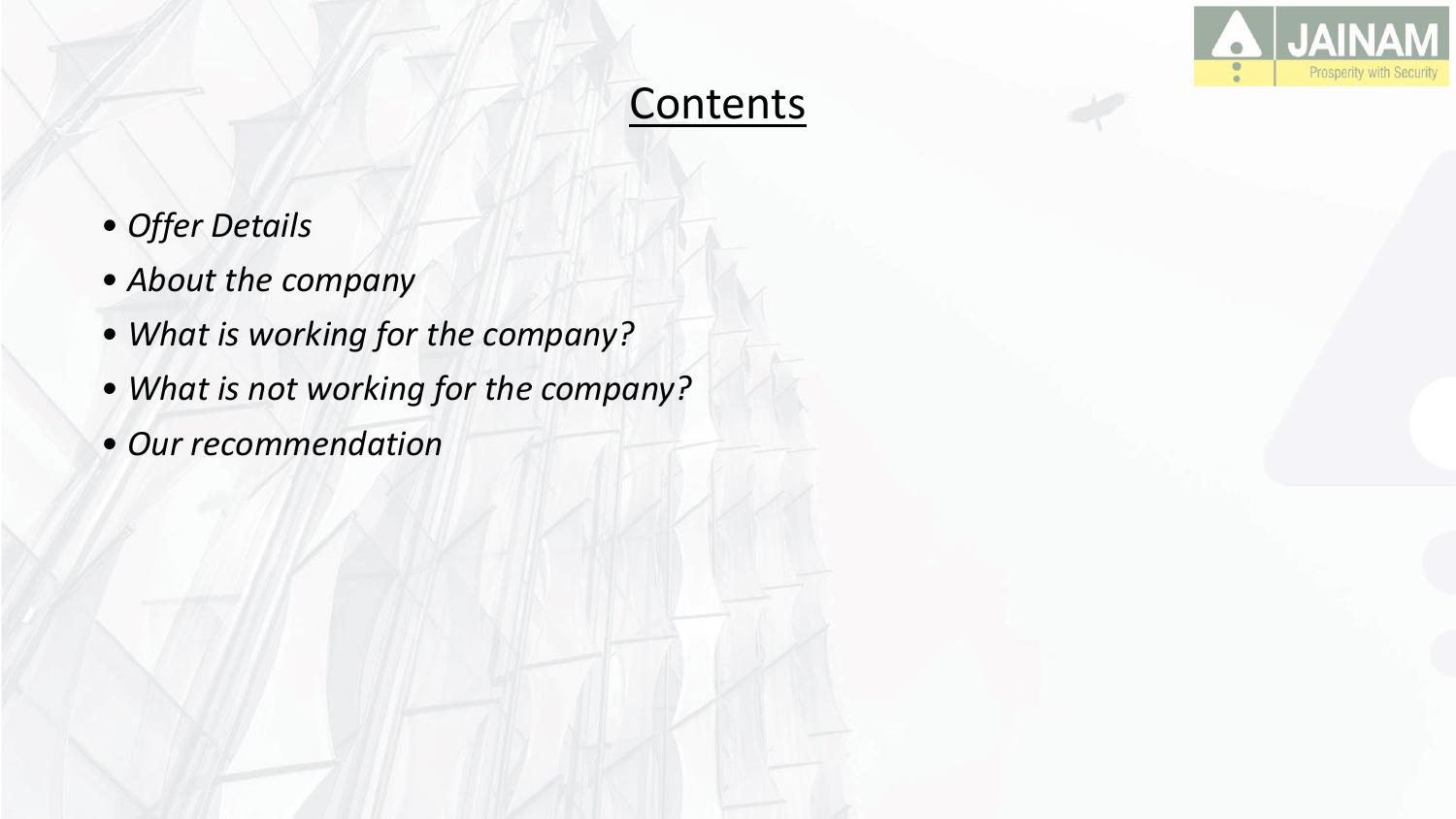

# **Offer Details**

| <b>IPO</b> date          | 10/05/2022 to 12/05/2022                                     |
|--------------------------|--------------------------------------------------------------|
| <b>Face Value</b>        | Rs. 5 Per Share                                              |
| <b>IPO Price</b>         | Rs. 595 to Rs. 630 Per Share                                 |
| <b>IPO Lot Size</b>      | 23 Shares                                                    |
| <b>Issue Size</b>        | 8549340 Shares of Rs. 5<br>(Aggregating up to Rs. 538.61Cr.) |
| <b>Employee Discount</b> | Rs. 59 Per Share                                             |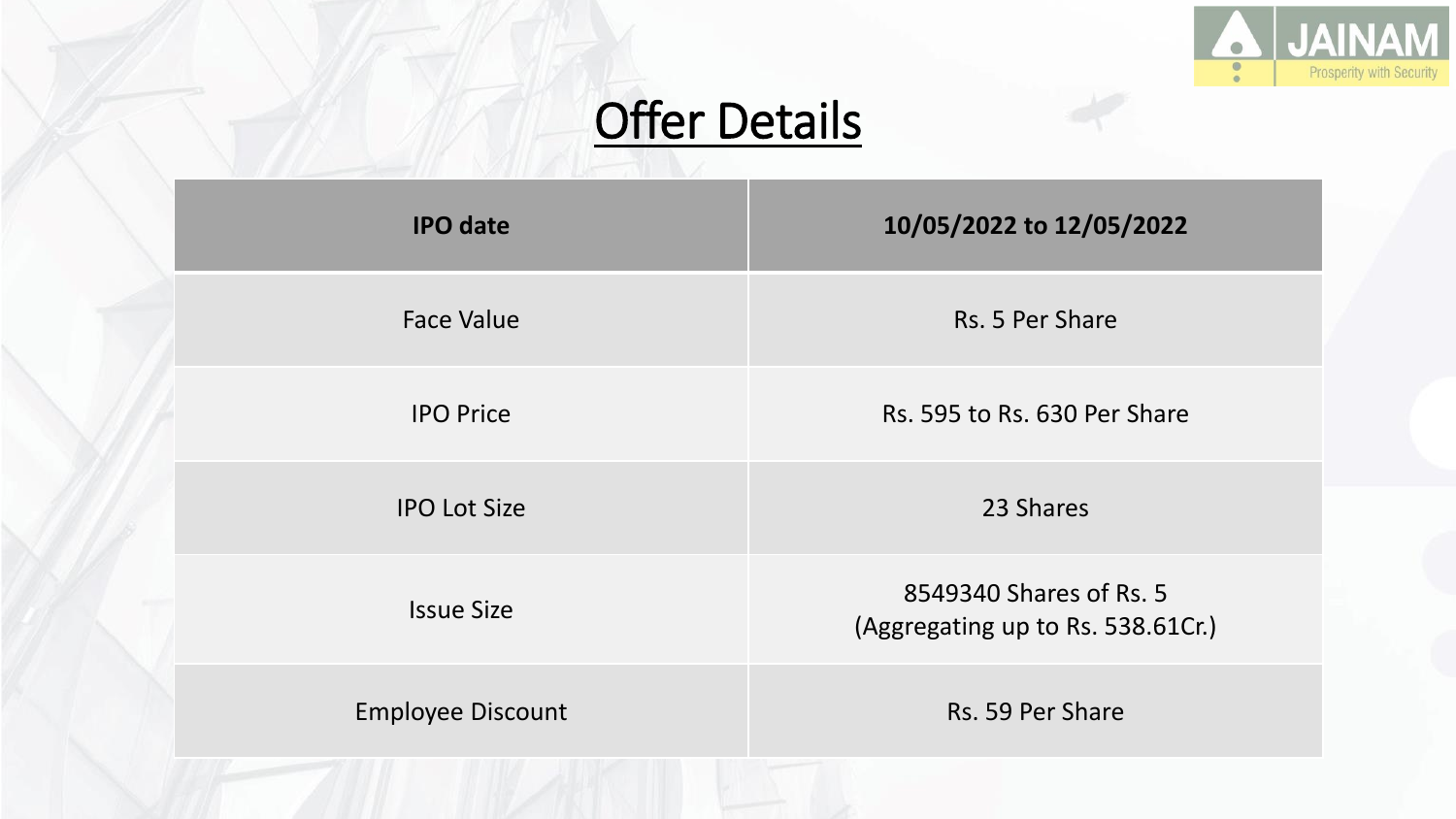### About the company



- The company is an **independent retail wealth management services group** in India and is amongst the top mutual fund distributors in terms of average assets under management ("AAUM") and commission received (Source: CRISIL Report).
- It was incorporated in the year 2003. Currently, it provides wealth management services to **13,51,274 unique retail investors** through **23,262 MFDs** through business-to-business-to-consumer ("B2B2C") platform and are spread across branches **in 110 locations in 20 states in India**, as on December 31, 2021.
- As on December 31, 2021, our assets under management from the mutual fund distribution business ("AUM") stood at **₹ 484,114.74 million** with 92.14% of the total AUM being equity oriented.
- It also **distributes life and general insurance products** in India through its **wholly owned subsidiary**, Gennext.
- The major business verticals of the company are
- 1) Mutual Funds
- 2) Insurance
- 3) Broking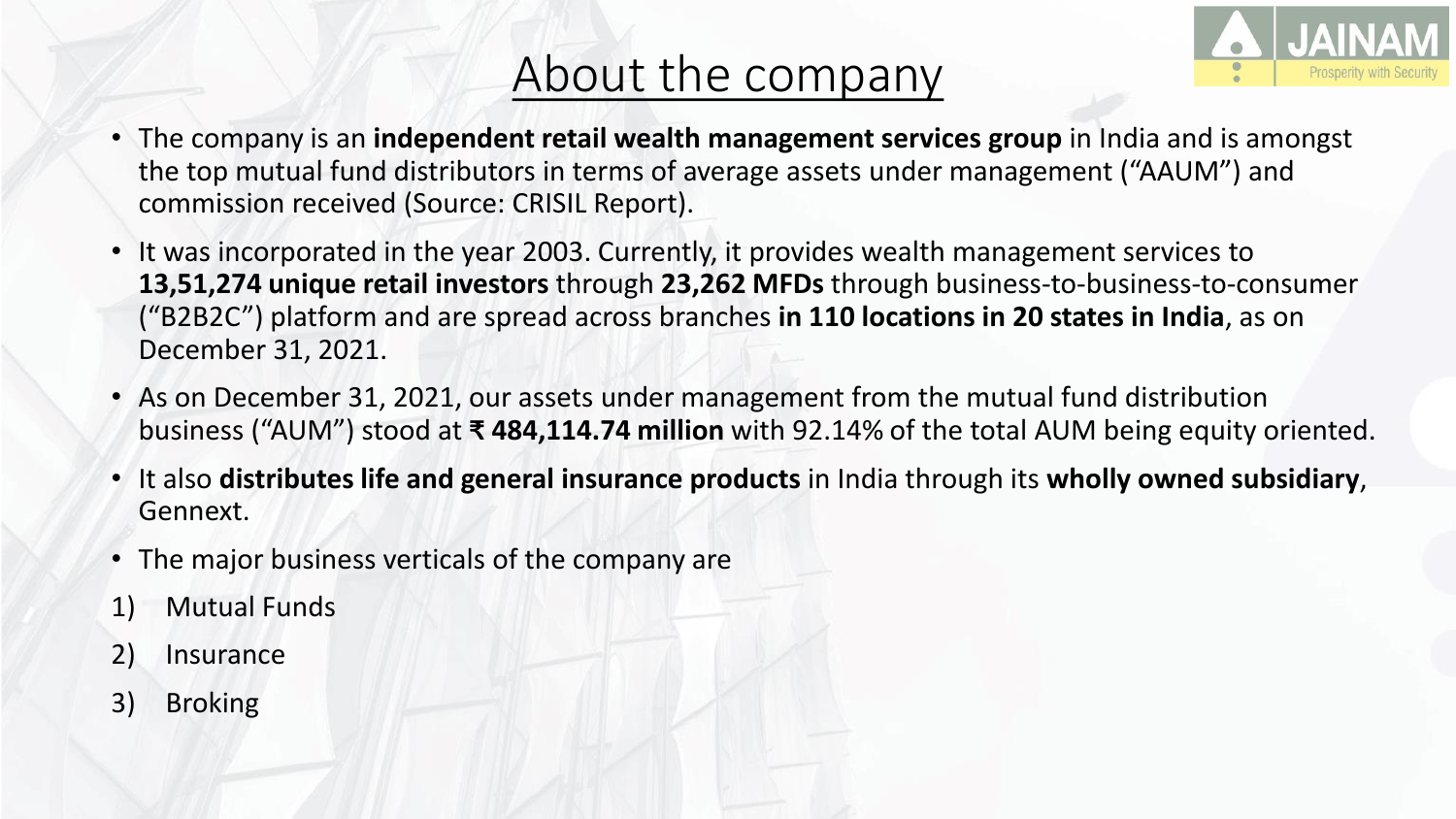

## What is working for the company?

- The industry in which the company is operating is very underpenetrated. With the increase in financial literacy along with the increase in house hold savings, this sector will witness growth.
- The company has developed various technology platform like FundzBazar, PrudentConnect, Policyworld, WiseBasket and CreditBasket through which it provides end to end services to its partners.
- The company has **PAN India diversified distribution network** catering to more than 16,356 pin codes across India.
- The company has consistent track record of **profitable growth** due to a highly scalable, asset light and cash generative business model.
- The company has an **experienced management team** and is also backed by **Wagner, a global investment firm** who had invested in the company in the year 2019 has been invested since then.
- The company has **focus on retail investors and SIP**. The number of live SIPs on their platform being 1.53 million as of December 31, 2021, with the corresponding equity AUM from SIPs standing at 189499.09 million (representing 42.48% of the total equity-oriented mutual fund AUM) as of December 31, 2021. The number of active SIPs has increased from 0.79 million in Fiscal 2018 to 1.03 million in Fiscal 2021 to 1.53 million as of December 31, 2021.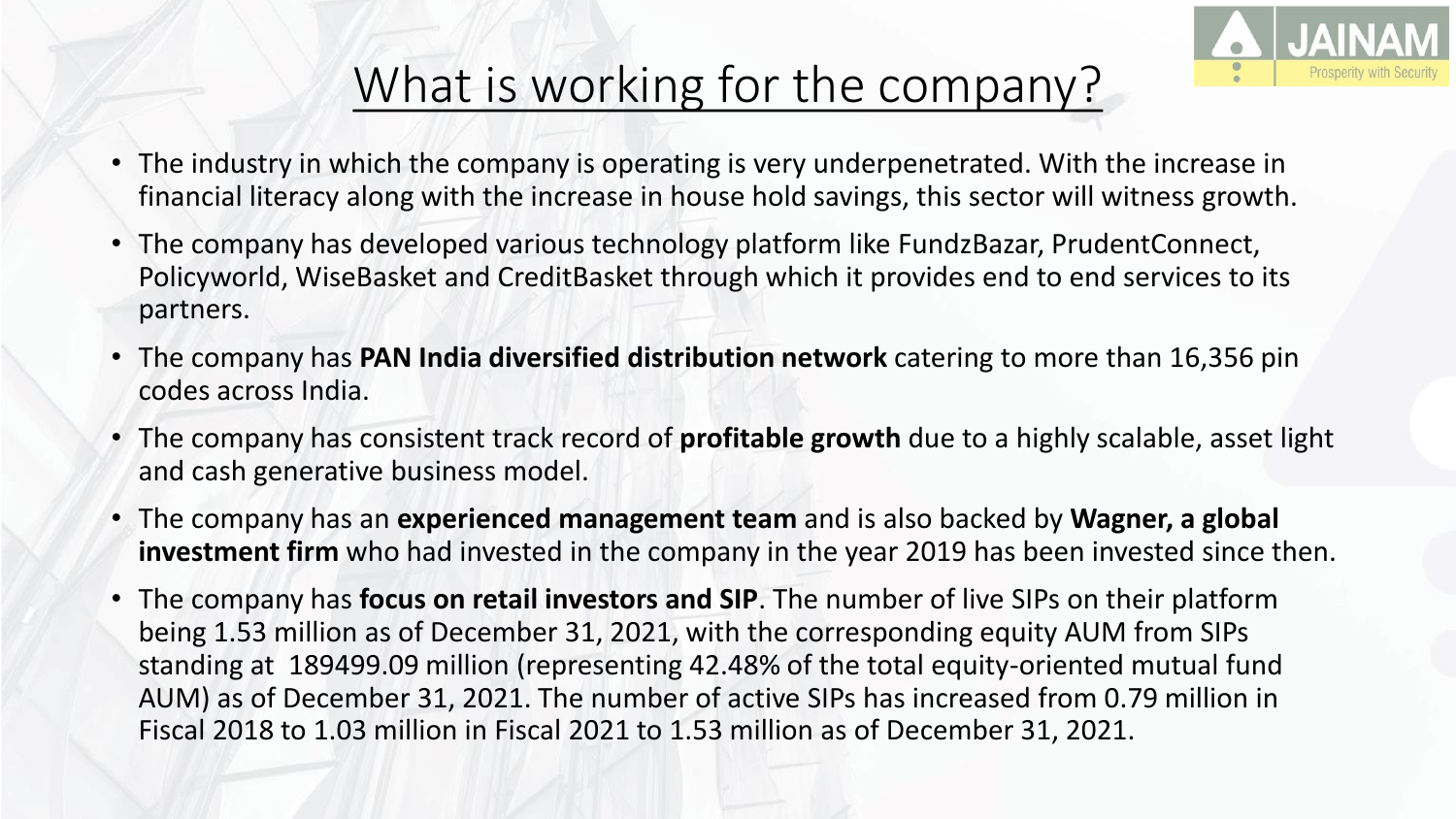

# What is not working for the company?

- The industry in which the company is operating is **highly competitive** with new players entering very frequently.
- The sector is **highly regulated** and hence the company will always be subject to compliances to this regulations and there will be regulatory risk. The company has already stated some compliance risk which they are currently facing.
- Due to high amount of competition, the company will always have to monitor their commission rates in order to ensure client retention.
- The mutual fund distribution service is a people centric field. The success of the company depends of retention of its mutual fund distributors.
- The entire offer is an **offer for sale** . The **valuation of the company is on the higher side**.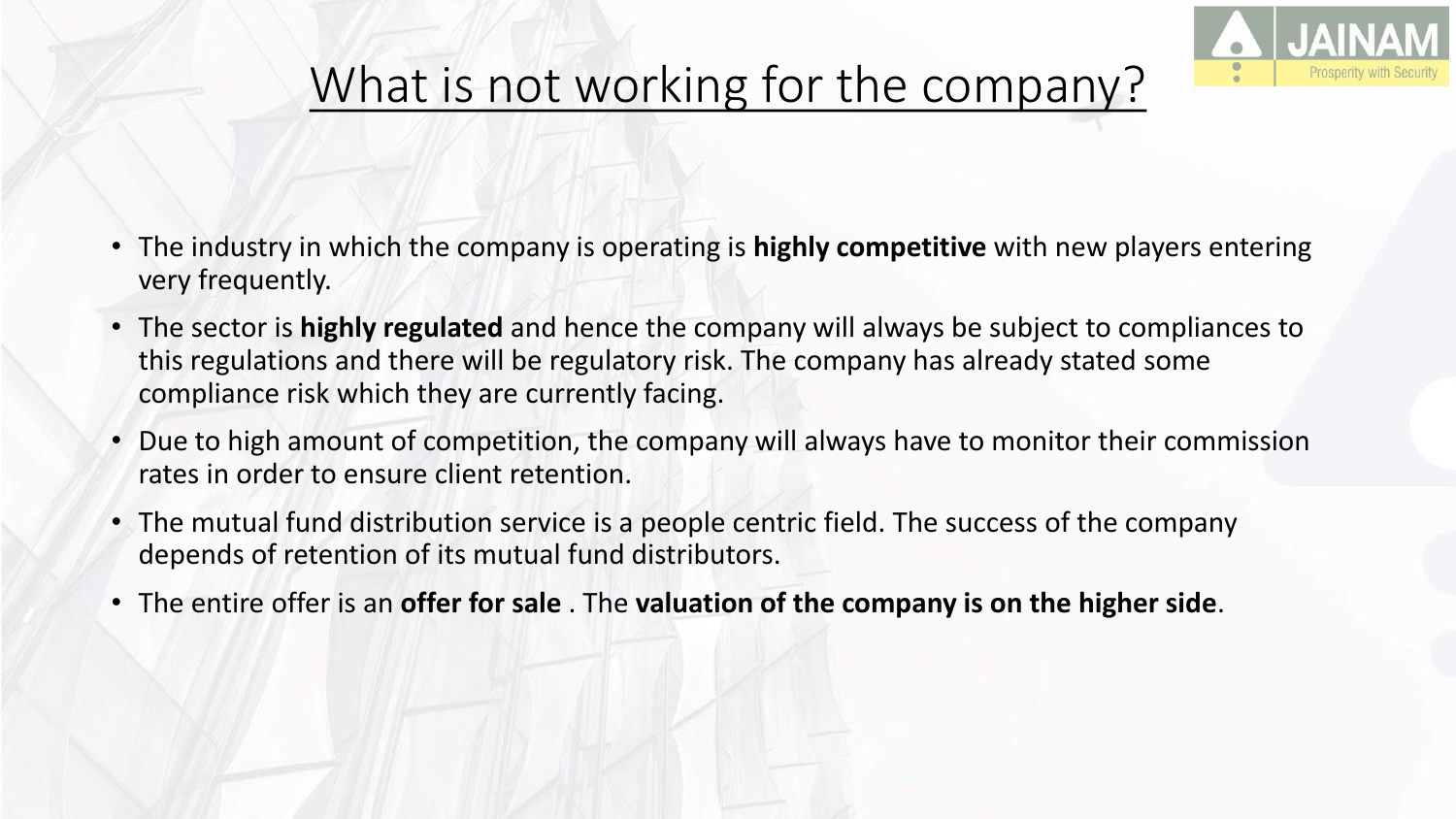

#### Our Recommendation

#### We recommend you to **SUBSCRIBE** to this IPO on the following parameters:

- The financial penetration is expected to rise with the increase in financial literacy.
- The financial market in India is expected to continue growing at a healthy pace owing to strong demand- and supply-side drivers, such as expected growth of the Indian economy, increasing urbanization, increasing house hold savings, rising consumerism because of higher per capita incomes, and favorable changes, thereby indicating market growth potential for established financial service providers in India.
- Since the company is entering with a higher valuation is might be subject to corrections in near future. The parameters like new entrants, client retention ratio, new branches opened etc. needs to tracked.